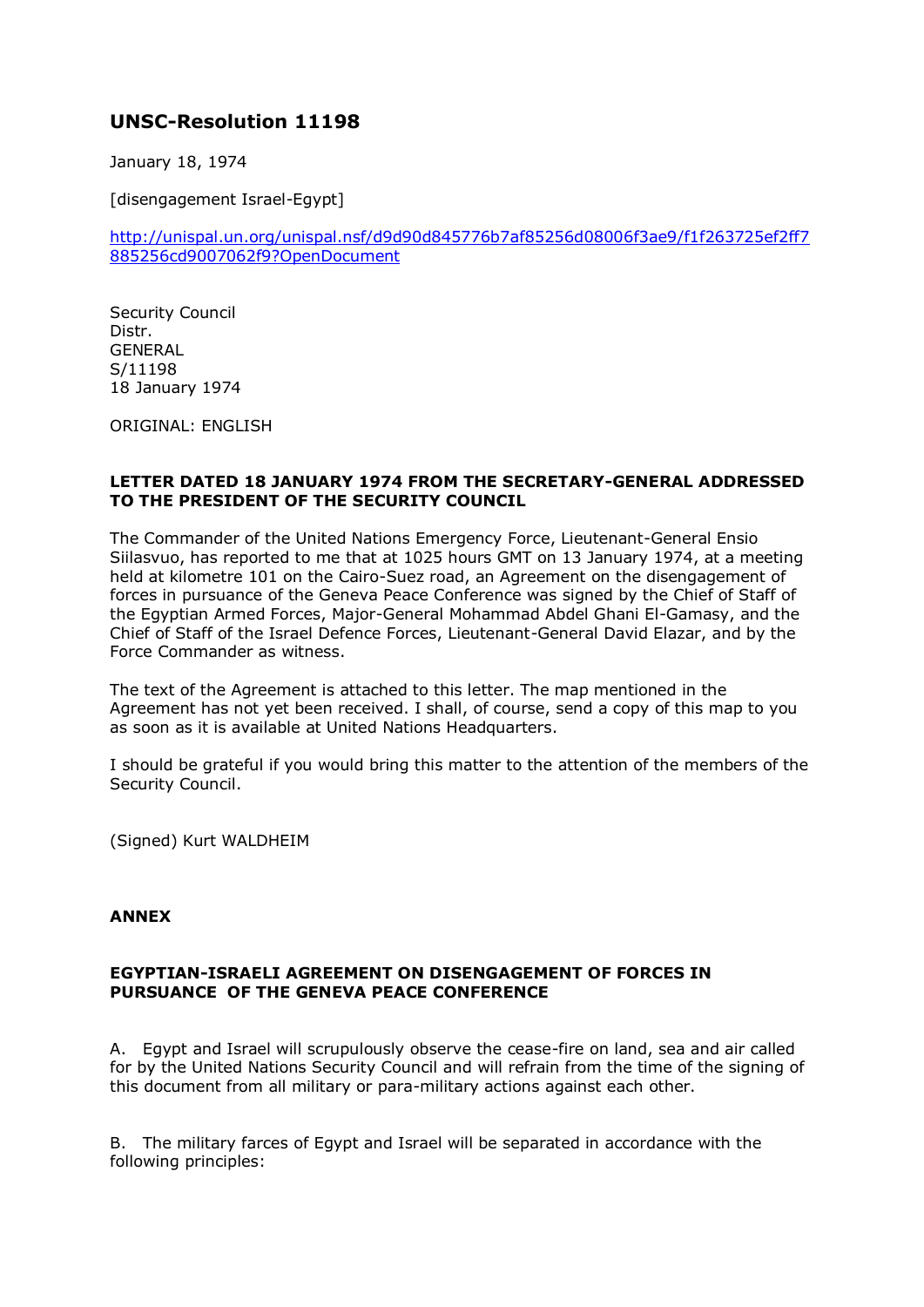1. All Egyptian forces on the east side of the canal will be deployed west of the line designated as line A on the attached map. All Israeli forces, including those west of the Suez Canal and the Bitter Lakes, will be deployed east of the line designated as line B on the attached map.

2. The area between the Egyptian and Israeli lines will be a zone of disengagement in which the United Nations Emergency Force (UNEF) will be stationed. The UNEF will continue to consist of units from countries that are not permanent members of the Security Council.

3. The area between the Egyptian line and the Suez Canal will be limited in armament and forces.

4. The area between the Israeli line (B on the attached map) and the line designated as line C on the attached map, which runs along the western base cf the mountains where the Gidi and Mitla Passes are located, will be limited in armament and forces.

5. The limitations referred to in paragraphs 3 and 4 will be inspected by UNEF. Existing procedures of the UNEF, including the attaching of Egyptian and Israeli liaison officers to UNEP, will be continued.

6. Air forces of the two sides will be permitted to operate up to their respective lines without interference from the other side.

C. The detailed implementation of the disengagement of forces will be worked out by military representatives of Egypt and Israel, who will agree on the stages of this process. These representatives will meet no later than 48 hours after the signature of this Agreement at kilometre 101 under the aegis of the United Nations for this purpose. They will complete this task within five days. Disengagement will begin within 48 hours after the completion of the work of the military representatives and in no event later than seven days after the signature of this Agreement. The process of disengagement will be completed not later than 40 days after it begins.

D. This Agreement is not regarded by Egypt and Israel as a final peace agreement, It constitutes a first step toward a final, Just and durable peace according to the provisions of Security Council resolution 338 and within the framework of the Geneva Conference.

For Egypt: Mohammad Abdel Ghani El-Gamasy Major-General Chief of Staff of the Egyptian Armed Forces

For Israel: David Elazar Lieutenant-General Ghief of Staff of the Israel Defence Forces

Witness: Ensio P. H. Siilasvuo Lieutenant-General Commander of the United Nations